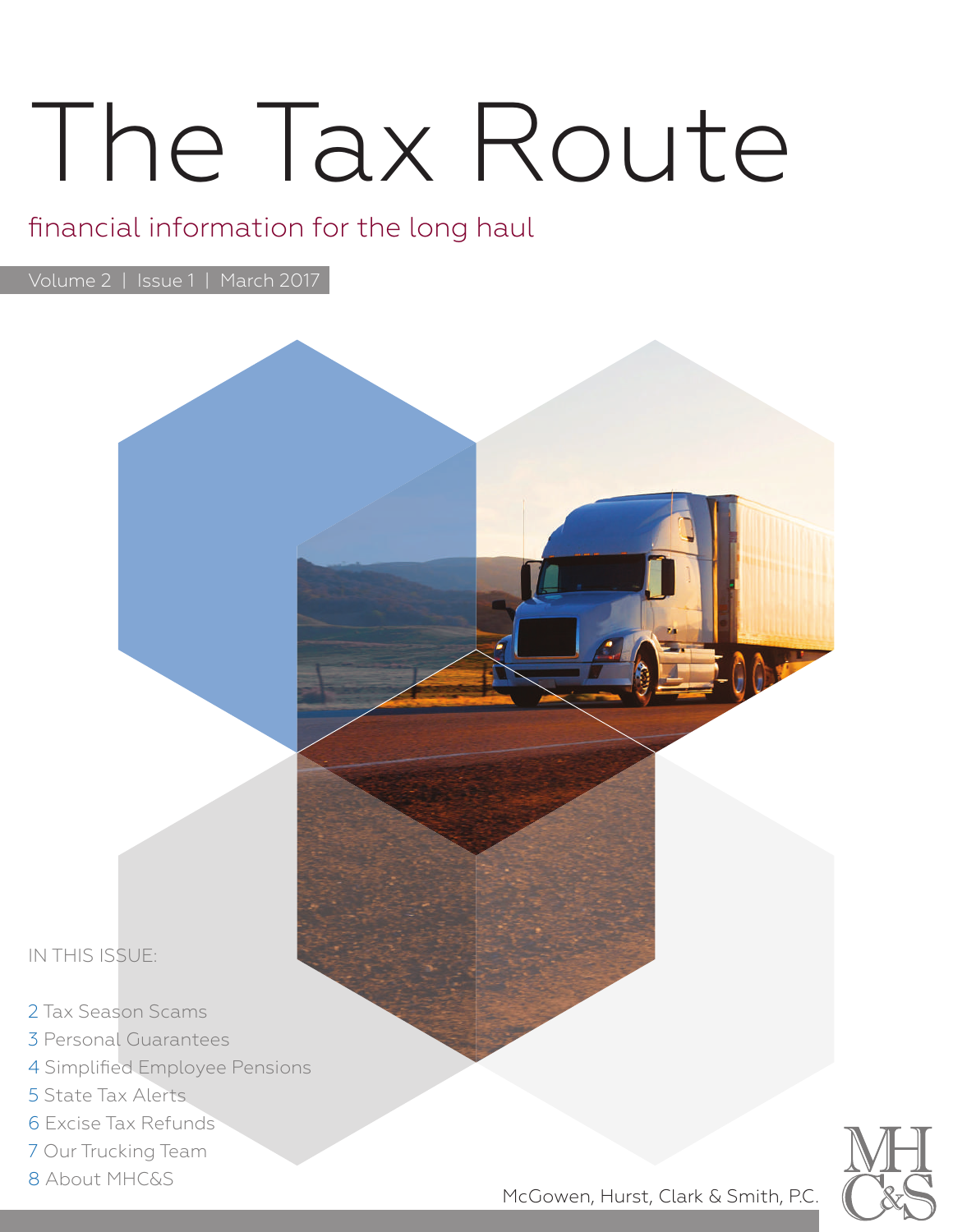# Tax Season Scams

### They're everywhere. Are you watching out for you and your business?

Today, it seems like no matter where you turn, there's another scam trying to steal your information, your money and even your identity. Tax filing season offers criminals many opportunities to access our information, and usually, it's by fooling us into handing it right to them. Stay alert when dealing with your financial matters. Here are some popular scams this year:

#### **QuickBooks Software Scam**

Victims of this scam receive an email with the subject line "QuickBooks Support: Change Request." The email says that they want to confirm that you have made a change to your business name. Of course, the issue is that you have not requested a change, but they provide a link that you can click on to cancel the request. Your first instinct may be to click on that link and cancel the request. Unfortunately, this is what will cause you trouble – this one click will allow malware into your device, giving scammers access to your information. This may allow them to acquire your passwords or your identification information, leading to identity theft.

#### **W-2 Scam**

With this scam, which is making its way across the nation for the second time, a scammer impersonating a corporate officer sends an email to the payroll department or HR department of your company. The email is requesting a list of employees, SSN's or copies of W-2s. This W-2 scam first appeared in 2015. The scammers tricked payroll personnel into disclosing employee names, SSN's and income information. With this information, the scammers were able to create income tax returns and fraudulently file for tax refunds. The email sent in this scam actually contained the name of the

CEO and company name, so beware of this type of email and double check to make sure it is authentic.

#### **TurboTax Scam**

This one is a new scam that the firm heard of recently. An email is sent – supposedly from TurboTax – saying that you have a refund pending, but you have to submit a tax refund request and to click on the link for the refund. This exposes your personal information to the scammers and can lead to tax fraud or identity theft.

#### **IRS Payment Scam**

This scam is not a new one. We have received calls from clients for over a year regarding this scam. However, we still get calls and wanted to remind everyone of it. In an email or phone call, the scammer will tell you that he/she is with the IRS. They may even give you a badge number. They will say that you owe taxes and will demand payment immediately. They may request bank information or want to be paid with prepaid phone or money cards. Do not be intimidated by these messages. The IRS will not email and will not demand payment over the phone. The IRS always corresponds via mail.

These scammers are getting more sophisticated and creative every day. Be especially careful during the tax season as many of these scammers use the information they get from you to file returns and get hefty refunds. Here are a few tips to help spot phishing emails:

1. Check the reply email address. Make sure it is on a company domain rather than a generic address.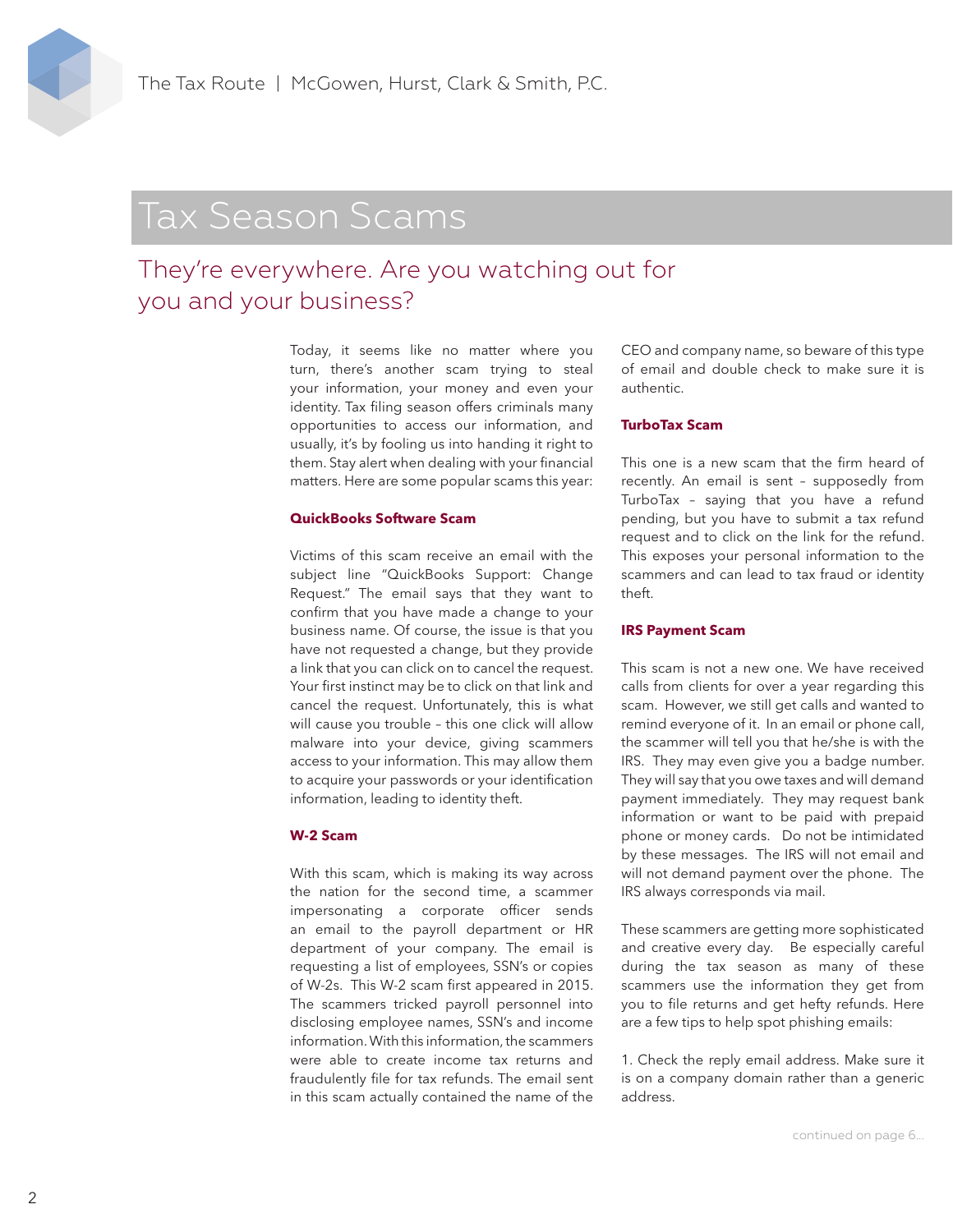### Personal Guarantees

### Offer as little collateral as possible.

Most lenders require the individual owner of a small business to personally guarantee loans made to a business. This pledge indicates the owners' commitment and helps ensure that the loan obligation won't be abandoned.

The problem: A personal guarantee means your personal assets are available as collateral. It opens an individual -- or a husband and wife if they both sign -- to personal legal exposure.

Even if it's difficult to avoid giving a guarantee, there may be a few steps you can take to limit exposure:

• If possible, attempt to limit the length of the guarantee in time, or the amount that you are personally responsible for. Try to recover your personal guarantee as soon as the business can carry the debt on its own.

• Limit the amount of the guarantee to a dollar amount or loan percentage, rather than allowing it to be unlimited.

• Refuse to have your spouse guarantee the loan. This limits the assets covered by the guarantee to those solely in your name as the

#### **Offer as little collateral as possible.**

Here's an example of why you should proceed with caution: An entrepreneur applied for a \$1 million loan to modernize his operations. The bank agreed, but asked for a second trust on all of the firm's real estate. In addition, the lender demanded that all other company assets be put up as security and that both the owner and his spouse personally guarantee the note.

principal -- and not your spouse. Assets held in your spouse's name, such as bank accounts, would be outside of the guarantee.

• A further limitation would be to specifically exclude certain assets from the guarantee - such as a personal residence, certain securities or funds. Consider pledging the cash value of life insurance as an alternative for other collateral. This is an asset you may not miss as much as others while it is tied up as collateral for a loan.

• Another option is to limit the guarantee solely to any deficiency the lender may have after it has exhausted all remedies against the borrower.

So while personal guarantees are usually required, there might be ways the impact can be minimized.

Copyright © 2016 Thomson Reuters Checkpoint Marketing for Firms

If the owner agreed to these terms and needed to borrow additional funds in the future, he would have been out of luck -- and possibly out of business. All of his company and personal assets were tied up to secure the loan. There was no collateral available to obtain additional financing for new opportunities.

With advice from his CPA, the owner balked at the demands and the lender agreed to take only \$1.2 million of collateral on the \$1 million loan.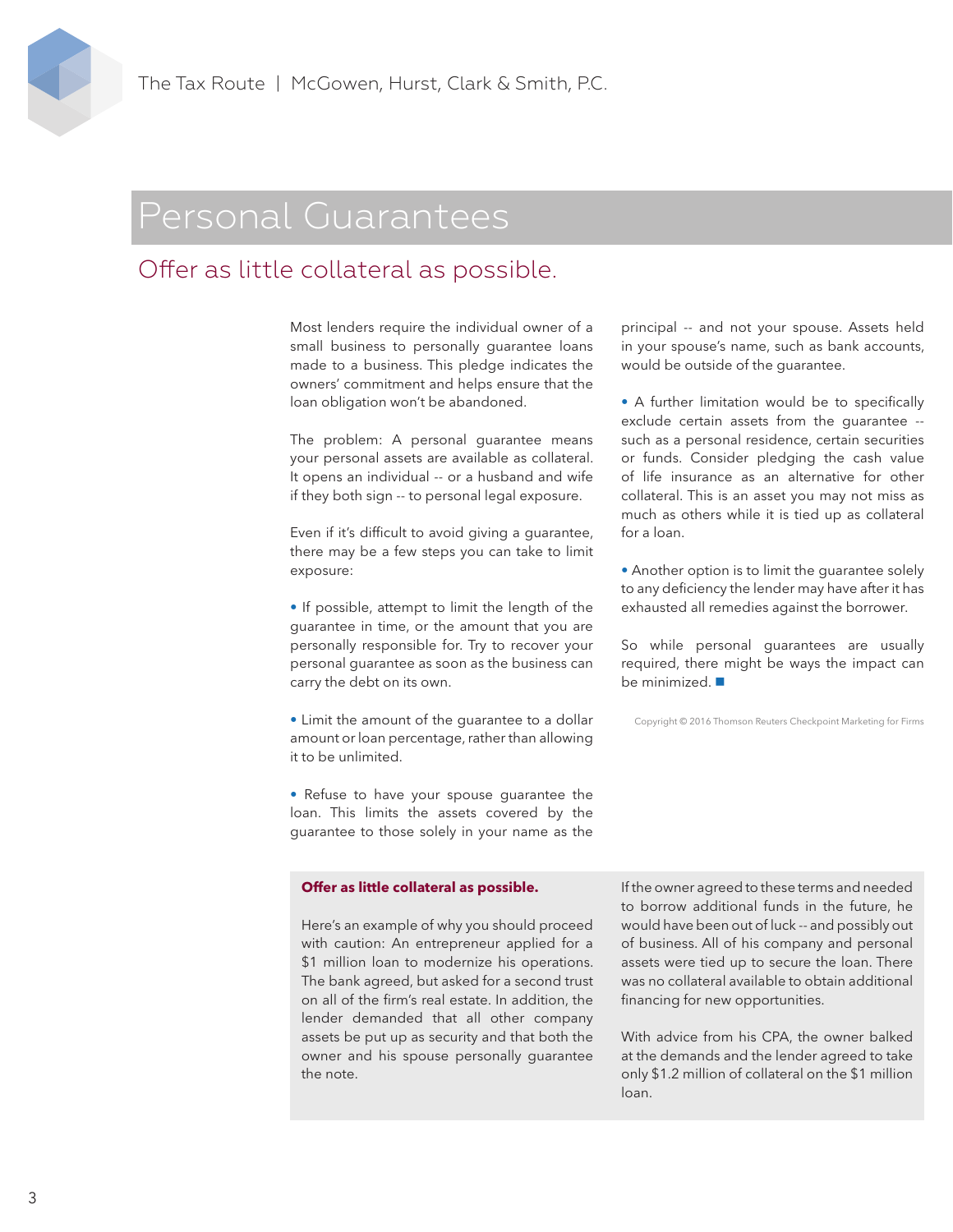# Simplified Employee Pensions

### Get to know the SEP.

Setting up and maintaining a simplified employee pension (SEP) is probably easier than you think. The sooner you get started saving, the more secure your retirement will be, plus your business can gain tax advantages right away.

#### **SEP Basics**

The SEP is a stripped-down retirement plan mainly intended for self-employed individuals (including sole proprietors, partners and LLC members), as well as small corporate employers. If you're self-employed, you can make an annual deductible contribution of up to 20 percent of self-employment income to a SEP account. For this purpose, self-employment income generally equals the net profit shown on your Schedule C, E or F, minus the deduction for 50 percent of self-employment tax from page one of Form 1040.

If you're employed by an S or C corporation, the company must establish the SEP on your behalf. The corporation can then make a deductible contribution of up to 25 percent of your salary to your SEP account.

For 2016, the maximum possible contribution to any participant's SEP account is \$53,000 (unchanged from 2015).

#### **The Advantages and Disadvantages**

*Advantages*: You can establish a SEP at just about any brokerage firm or financial institution. Simply fill out Form 5305-SEP, which takes only a few minutes. It doesn't get any easier than this. Even better, you can establish a SEP as late as the extended due date of the federal income tax return for the year the initial deductible contribution will be made.

Here's an example, assuming you are a sole proprietor. You extend your 2016 individual tax return as long as possible, to October 15, 2017. You have until that date to establish your 2016 SEP and make the initial contribution. You can

#### **Employees eligible for SEP inclusion are those who have:**

• Reached age 21.

• Worked at least three of the last five years immediately preceding the current year.

• Earned at least \$600 in compensation from your company in the year for which contributions are made (unchanged from 2015).

• Nonresident alien employees having no S.E. source income from your firm. • Employees covered by collective bar-

gaining, if retirement benefits were the subject of good faith bargaining.

then deduct that contribution on your 2016 return. Contributions for later years can also be deferred until the extended tax return due date.

If you run your business as a calendar-year corporation, you can extend the 2016 corporate return to as late as September 15, 2017. The corporation has until that date to establish the SEP and make the initial contribution. The company can then deduct that amount on its 2016 Form 1120. Contributions for later years can also be deferred until the extended due date for the corporate return.

If you have a large amount of self-employment income or salary, a SEP allows you to make generous annual deductible contributions to the account, as much as \$53,000 for 2016 (unchanged from 2015). However, you always have the flexibility to contribute less than the tax-law maximum, or nothing at all, if cash is tight in your business.

Once your SEP is up and running, there are very few administrative details to worry about.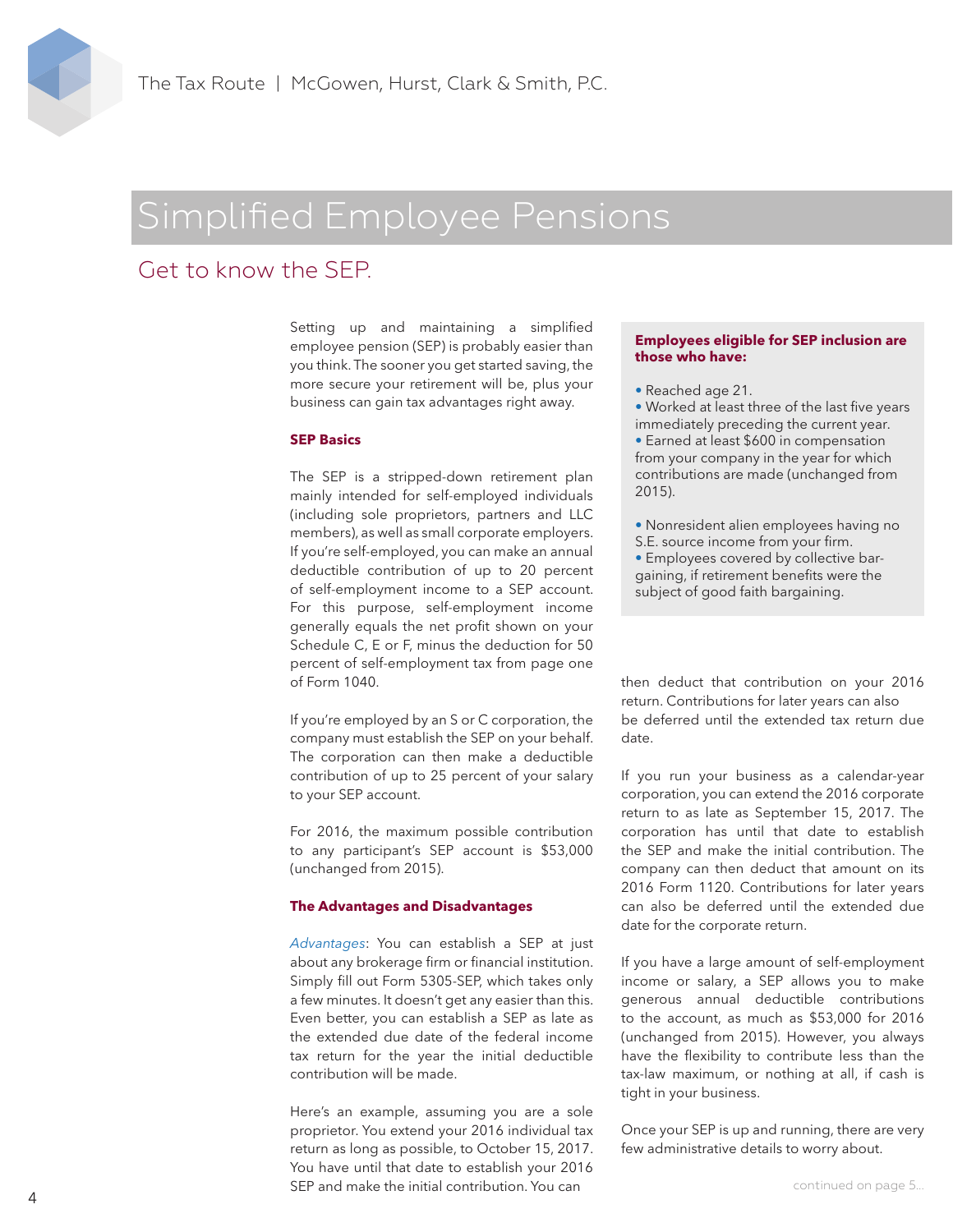

### Simplified Employee Pensions Continued...

continued from page 4...

The government doesn't currently require any annual filings for SEPs, as it does for some other types of retirement plans.

*Disadvantages*: Depending on your age and income, you might be allowed to make larger annual deductible contributions to a personal retirement account with a different plan, such as a 401(k), a SIMPLE IRA, or a defined benefit pension plan.

If your business has employees, contributions — which are fully deductible to you — are generally required for those who have worked for you during at least three of the past five years (see right-hand box for exceptions). Also, since all contributions to employee SEP accounts vest immediately, an employee can quit at any time without losing any of his or her SEP money. That's great for the employee. But if you have more than a few trusted staff members, you may want to consider a different retirement plan option.

Another potential drawback is that borrowing from a SEP account is prohibited. In contrast, borrowing is allowed under most other types of retirement plans (with the exception of SIMPLE IRAs), assuming the plan document permits loans.

#### **Conclusion**

If you want maximum simplicity from a tax-favored retirement plan, a SEP may be the best choice. Of course, that is, assuming you don't mind covering your employees. A SEP is your only choice if you want to make a deductible contribution for last year, even though no plan was actually in existence at the end of last year. Contact with your tax advisor to learn more about SEPs or to hear about other retirement plan alternatives for your business.

Copyright © 2016 Thomson Reuters Checkpoint Marketing for Firms

# State Tax Alerts

IOWA. As of the date of this publication, Iowa will "not couple" with the federal code for the 2016 tax year. Here are just a few of the many taxable items impacted by Iowa's decision not to couple:

*•* Section 179 decreased for Iowa to \$25,000 with phase-out beginning at \$200,000 and complete phase-out at \$225,000. Software is also eligible for Iowa Section 179 treatment.

*•* As in past years, Iowa will not couple with 50% bonus depreciation.

• 179D, Energy Efficient Building Deduction, is not eligible for Iowa.

*•* The built-in gain rule goes back to a ten-year recognition period instead of 5 years for Iowa purposes.

PENNSYLVANIA. The Pennsylvania Department of Revenue established a 60-day amnesty program beginning April 21, 2017, and ending no later than June 30, 2017. The program applies to all taxes delinquent as of December 15, 2015, whether known or unknown by the Department of Revenue. Amnesty will be granted for potentially 100% of the penalties and 50% of the underlying interest; however, there is a 5%

non-participation penalty for any tax liabilities, penalties and interest. This creates an opportunity for taxpayers who have had a filing requirement in Pennsylvania but have not filed a tax return.

OHIO. The Ohio Supreme Court issued a favorable decision to the Ohio Department of Revenue regarding the Commercial Activity (CAT) tax imposed on out-of-state businesses with taxable receipts \$500,000 or greater in Ohio. The ruling affirmed physical presence within the state in not required to impose the CAT tax on any Ohio receipts.

OKLAHOMA. Oklahoma has proposed fuel tax hikes of seven cents per gallon on gas and ten cents per gallon on diesel. The additional revenue from the tax increase is expected to be used toward the maintenance of roads and bridges. Oklahoma is not the only state considering a fuel tax increase. Alaska has proposed tripling its fuel tax from eight cents per gallon to twenty-four cents over the next year.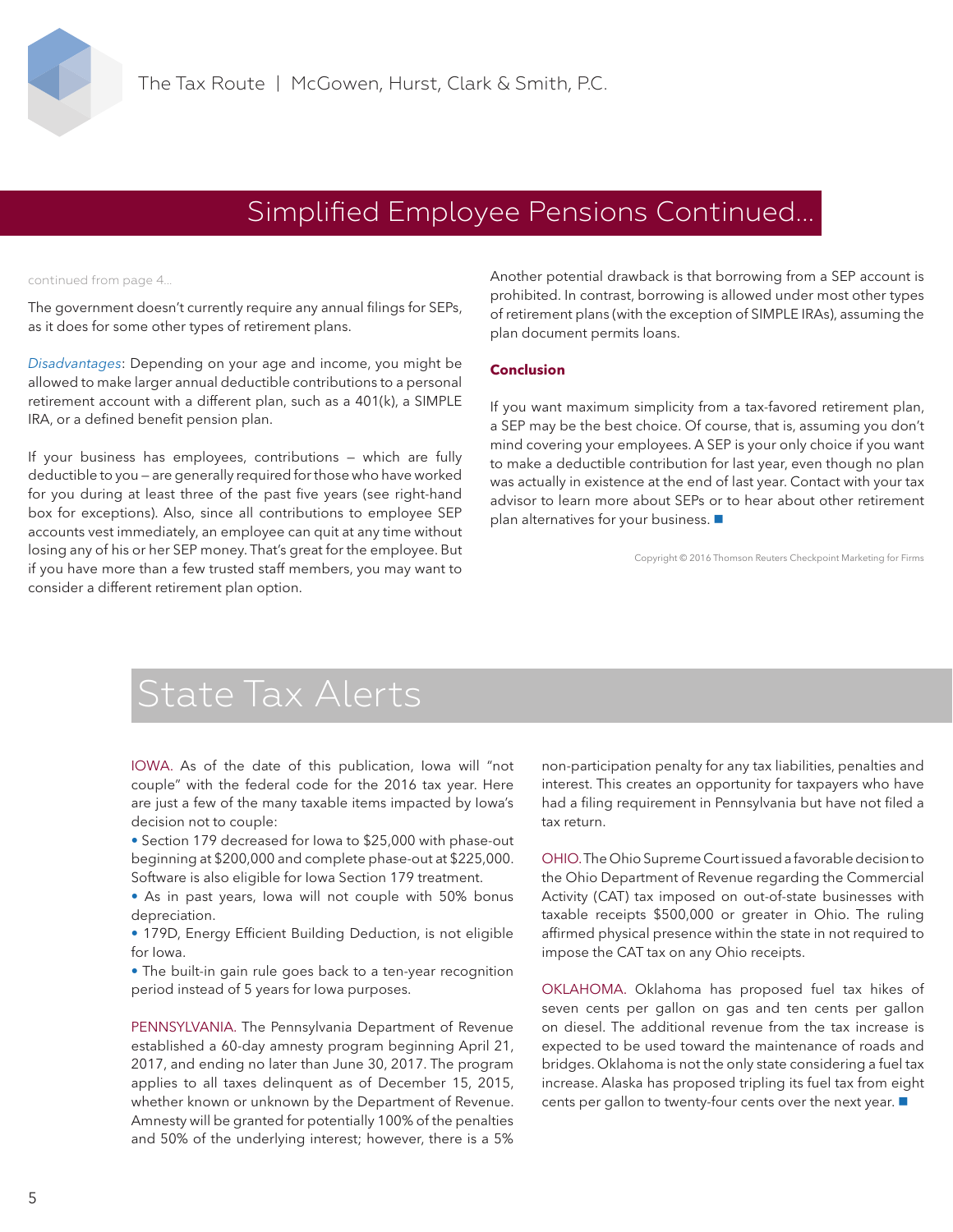### Tax Season Scams Continued...

continued from page 2...

2. Consider how the organization/individual normally contacts you. For instance, the IRS does not use email. Do not reply to any email saying it is from the IRS.

3. Read the message carefully. If the message does not sound like the person they claim to be, check with that person independently before clicking on any link or sending personal information with a reply. We have seen several scam emails with the correct email address, but could tell they were not legitimate by the language used in the email.

4. Check the destination of links before actually clicking on them. Hover over them to see where they lead. Be sure the link points to the

correct domain for the company name, not a variation. Scammers are becoming more creative. For instance, using IRS.com rather than IRS.gov or a slight variation of a company name.

5. Be very cautious of any email asking for your personal information or wanting you to click on a link. Be sure to have company procedures informing employees not to clink on links from unexpected sources and who to contact to verify an email if they are uncertain about it.

Always remember: if you aren't sure about something, contact your tax preparer. He or she will know right away whether something you've received is legitimate or not. Taking extra precautionary steps now can save you many hours of trouble down the road.

## Excise Tax Refunds

If you have recently purchased a truck, you may be entitled to an excise tax refund related to the mandated diesel regeneration units installed on the truck. It is argued that the equipment should not be subject to the federal excise tax since this equipment included with the truck does not contribute to the highway transportation function of the vehicle. As a result, some companies have started filing excise tax refund claims equal to the excise tax paid on the equipment included with the purchase of a truck.

The federal government has argued this stance, and recently a company in Iowa sued the federal government regarding the refund claim. This trial is currently being held in the Iowa Northern District court and is expected to be resolved later in 2017.

Since the issue has become a hot button topic, the IRS issued Notice 2017-5 which provides interim guidance on the excise tax charged on heavy duty trucks, trailers, and tractors. The notice states that the federal excise tax is charged on the chassis and body of a vehicle. The chassis is defined as vehicle's frame, supporting structure, and all components attached to it, except those items that are explicitly exempt, such as certain idling reduction devices. The chassis components include:

- engine
- axles
- transmission
- drive train
- suspension

• exhaust after treatment system (including, but not limited to, a diesel particulate filter)

• cab

The body is the cargo or load carrying structure of a truck, trailer or semitrailer. Examples of a body include, but are not limited to, a flatbed body, a tanker body and a box body.

McGowen, Hurst, Clark & Smith will continue to monitor the newest developments on this topic and will provide guidance on any refund opportunities once a resolution has been made in the aforementioned case. Please contact us if you have any questions.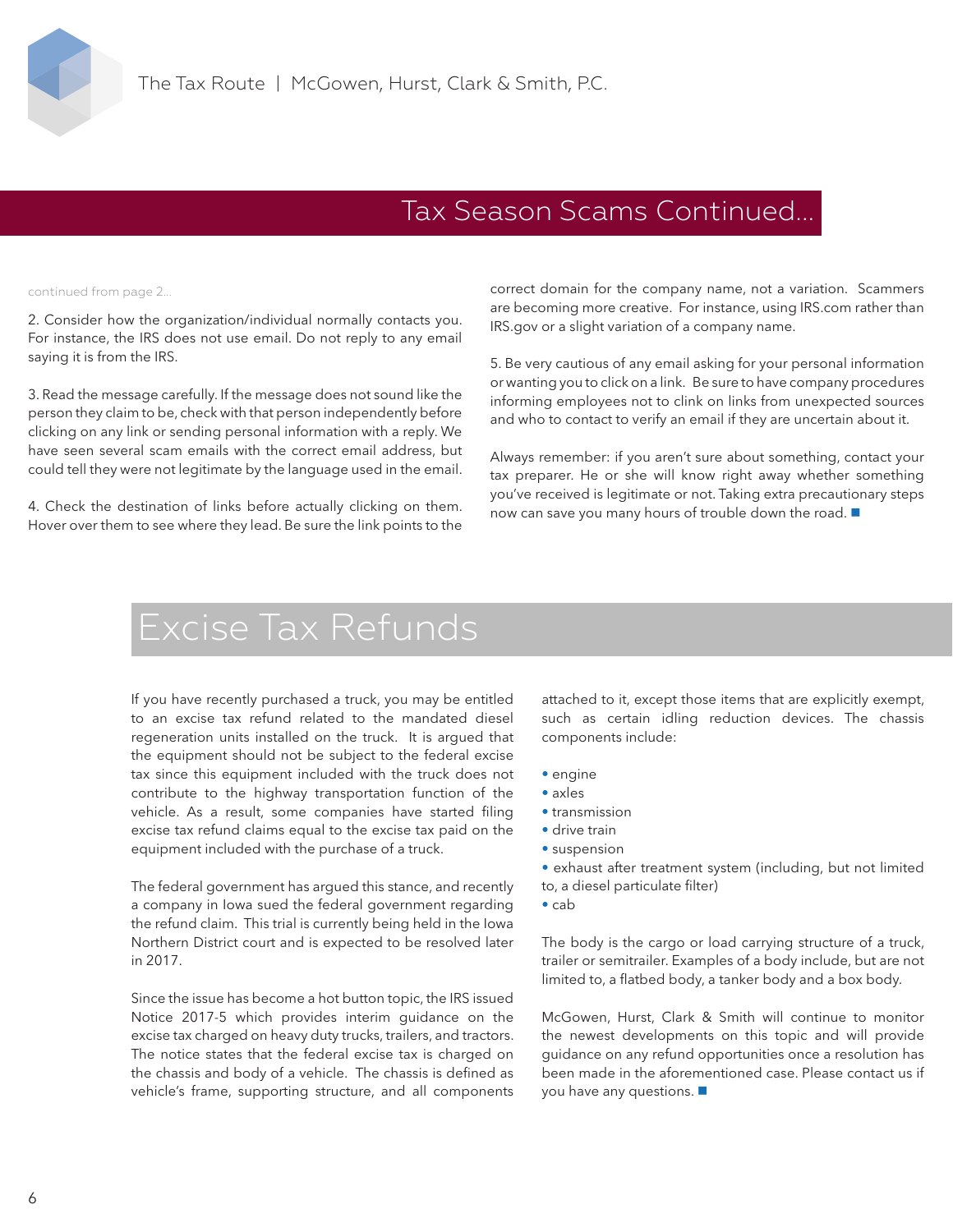# Our Trucking Team



### Dan Schwarz, CPA/ABV Co-Managing Partner

Dan earned as Associate of Applied Science degree from Hawkeye Institute of Technology. In 1990, he joined McGowen, Hurst, Clark & Smith, P.C., and began work in the Business Advisory and Tax Services Division. Dan's area of expertise includes transportation, business valuation, family-held businesses and corporate finance. He has conducted presentations on valuation of closely-held business, business transition and corporate governance.

Dan is an Accredited Business Valuator (ABV). He is a member of the American Institute of Certified Public Accountants and the Iowa Society of Certified Public Accountants. He is a board member of the Iowa Motor Truck Association Allied Division.



### Nick Finkenauer, CPA Senior Manager

Nick graduated from University of Northern Iowa with a Bachelor of Arts degree in Accounting and joined McGowen, Hurst, Clark & Smith, P.C., in 2012. Prior to joining MHC&S in 2012, Nick worked for a Big 4 firm and specialized with closely held companies and state and local taxes. Nick's area of expertise includes corporate and individual taxation, multi-state tax issues and business consulting, providing clients with top quality service to help them reduce their tax liability and achieve their business and personal goals.

Nick is a member of the American Institute of Certified Public Accountants, CPAmerica International, and the Iowa Society of Certified Public Accountants, where he has served on the Taxation Committee. Nick is a past graduate of the West Des Moines Leadership Academy and IMTA Leadership Academy. Nick is also the treasurer of Morsel Combat, a non-profit organization that benefits Meals from the Heartland



# Ashley Sly, CPA

Supervisor

Ashley is a 2009 graduate of Buena Vista University with Bachelor of Arts degrees in both Accounting and Finance. Prior to joining McGowen, Hurst, Clark & Smith, P.C., in 2013, she had three years of experience at a national accounting firm and one year at a large law firm. Ashley is experienced in tax, providing expertise for small to mid-size businesses, especially those with a multi-state presence and in the industries of transportation, manufacturing and distribution.

Ashley is a member of the American Institute of Certified Public Accountants, CPAmerica International, and the Iowa Society of Certified Public Accountants, where she currently chairs the young professionals committee, LEAP.

In addition, Ashley is the current treasurer of the West Des Moines' Library Friends Foundation and a past graduate of the West Des Moines Leadership Academy. Outside of work, she enjoys spending time with her husband and young son.